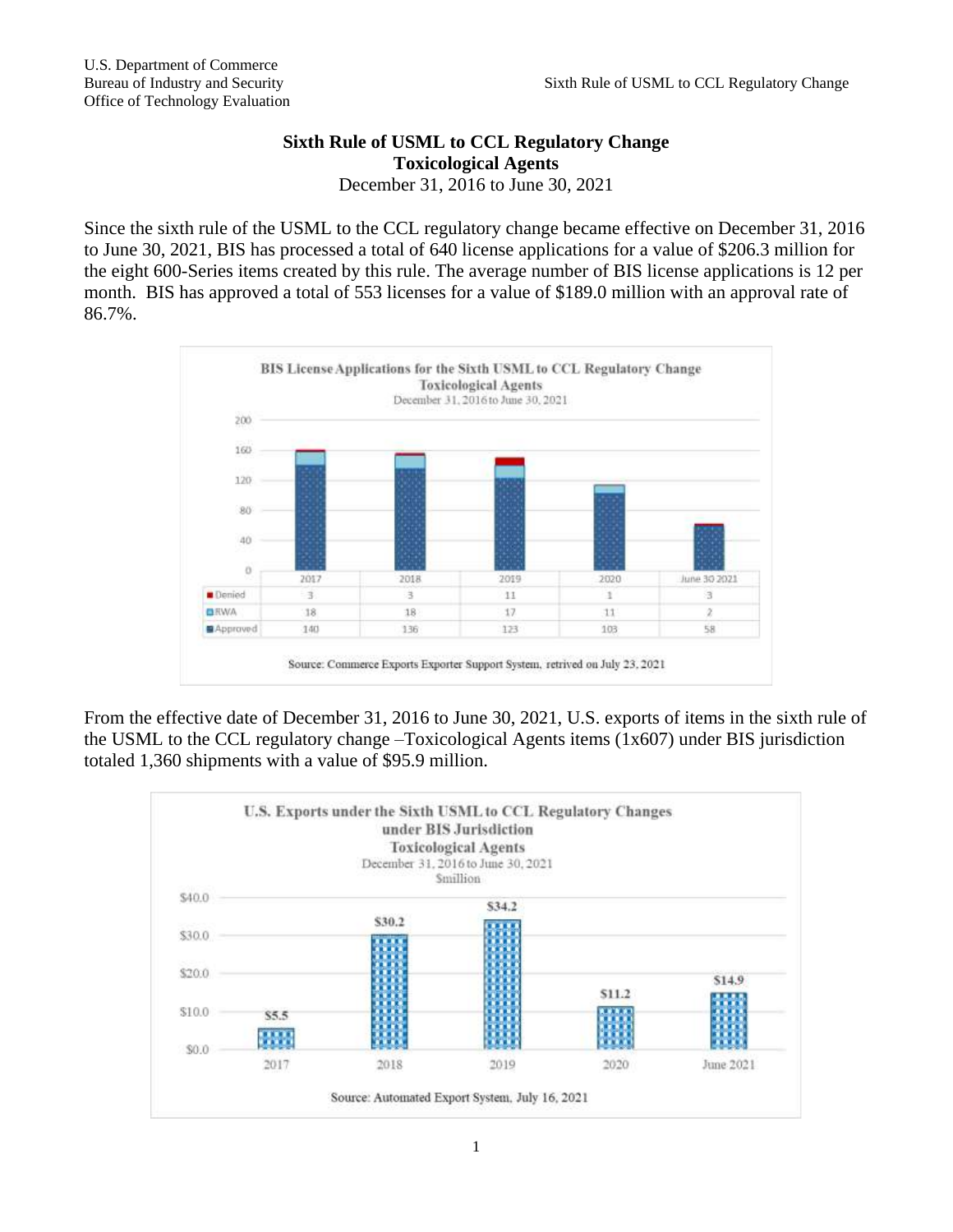| The Sixth USML to CCL Regulatory Change - Toxicological Agents      |                       |                           |                 |                  |
|---------------------------------------------------------------------|-----------------------|---------------------------|-----------------|------------------|
| Top 15 Destinations of U.S. Exports under BIS Jurisdiction by Value |                       |                           |                 |                  |
| December 31, 2016 to June 30, 2021                                  |                       |                           |                 |                  |
|                                                                     |                       |                           | Value           |                  |
| Country                                                             | <b>Shipment Count</b> | <b>Total Shipment Cor</b> | <b>Smillion</b> | % of Total Value |
| <b>Israel</b>                                                       | 88                    | 6.5%                      | \$24.1          | 25.2%            |
| Switzerland                                                         | 24                    | 1.8%                      | \$20.5          | 21.4%            |
| United Arab Emirates                                                | 16                    | 1.2%                      | \$5.4           | 5.7%             |
| Australia                                                           | 101                   | 7.4%                      | \$4.5           | 4.7%             |
| United Kingdom                                                      | 56                    | 4.1%                      | \$4.2           | 4.4%             |
| Japan                                                               | 41                    | 3.0%                      | \$3.9           | 4.1%             |
| Columbia                                                            | 20                    | 1.5%                      | \$3.8           | 4.0%             |
| Mexico                                                              | 32                    | 2.4%                      | \$3.8           | 3.9%             |
| Honduras                                                            | 12                    | 0.9%                      | \$3.0           | 3.1%             |
| Italy                                                               | 9                     | 0.7%                      | \$1.8           | 1.9%             |
| Germany                                                             | 23                    | 1.7%                      | \$1.7           | 1.7%             |
| Chile                                                               | 16                    | 1.2%                      | \$1.6           | 1.7%             |
| Canada                                                              | 170                   | 12.5%                     | \$1.6           | 1.6%             |
| Kenya                                                               | $\overline{c}$        | 0.1%                      | \$1.3           | 1.4%             |
| France                                                              | 77                    | 5.7%                      | \$1.1           | 1.1%             |
| <b>Top 10 Total</b>                                                 | 687                   |                           | \$82.4          |                  |
| Top 10 Total/                                                       |                       |                           |                 |                  |
| <b>Grand Total</b>                                                  |                       | 50.5%                     |                 | 85.8%            |
| <b>Grand Total</b>                                                  | 1,360                 |                           | \$95.9          |                  |
| Source: Automated Export System, July 25, 2021                      |                       |                           |                 |                  |